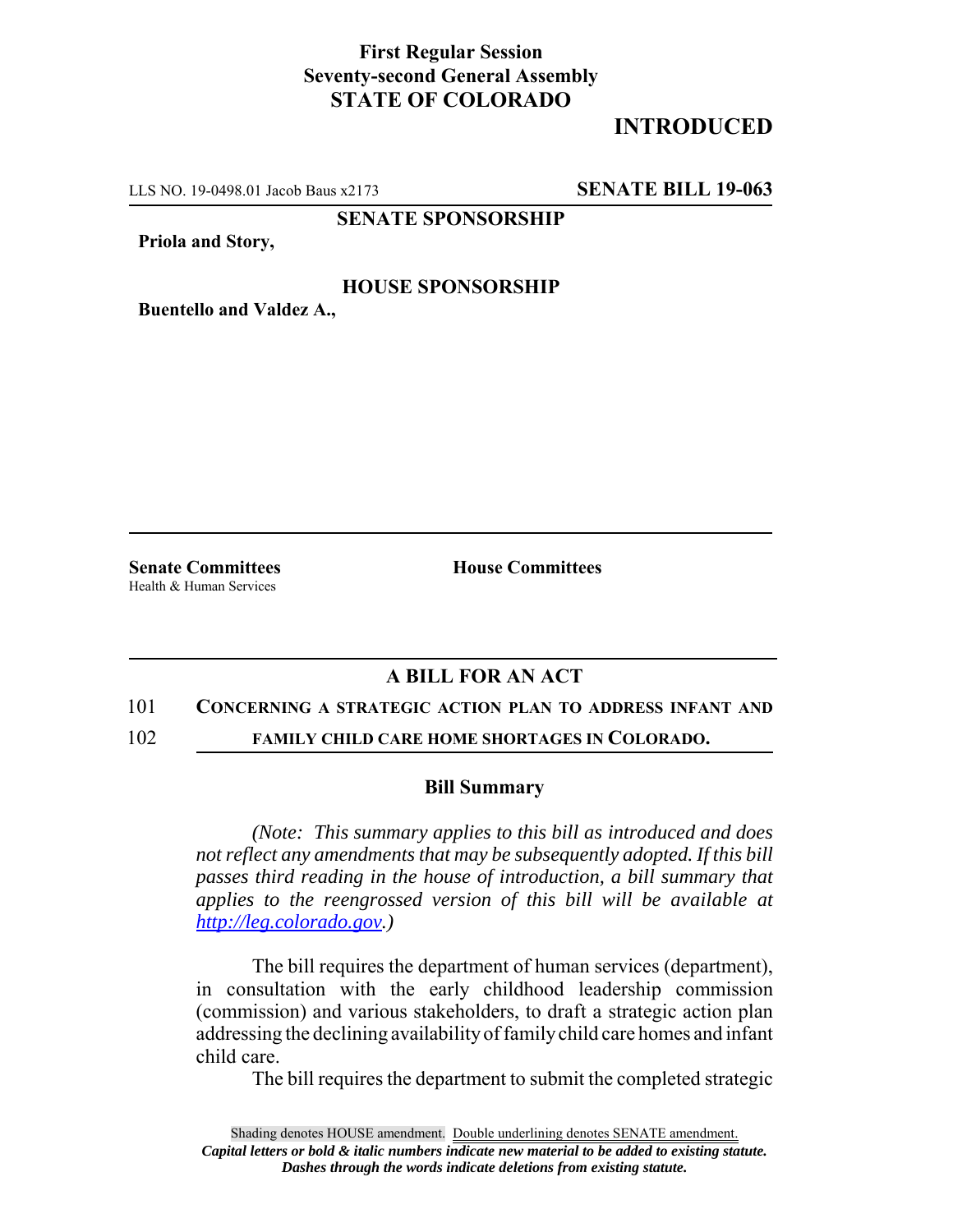action plan to the commission, the state board of human services, the joint budget committee, the health and human services and education committees of the senate or any successor committees, and the public health care and human services and education committees of the house of representatives or any successor committees no later than December 1, 2019.

| $\mathbf{1}$   | Be it enacted by the General Assembly of the State of Colorado:            |
|----------------|----------------------------------------------------------------------------|
| $\overline{2}$ | <b>SECTION 1. Legislative declaration.</b> (1) The general assembly        |
| $\overline{3}$ | finds that:                                                                |
| $\overline{4}$ | (a) Family child care homes provide an essential element of the            |
| 5              | child care network in both urban and rural areas of the state;             |
| 6              | (b) In certain counties, there are no child care centers, making           |
| $\tau$         | family child care homes the only option working families have for          |
| 8              | licensed child care;                                                       |
| 9              | (c) Eighty-nine percent of child care businesses in the nation are         |
| 10             | owned by women, making the viability of child care businesses an           |
| 11             | important component of the state's economic success;                       |
| 12             | (d) Many parents prefer family child care homes, where children            |
| 13             | experience a home-like environment conducive to healthy and safe           |
| 14             | development;                                                               |
| 15             | (e) The state has a shortage of licensed, safe, and affordable child       |
| 16             | care options, and there is a growing need for child care facilities due to |
| 17             | the increase in working parents;                                           |
| 18             | (f) Since 2010, the state has experienced a decline of one thousand        |
| 19             | five hundred eighty-two family child care homes, at an average of          |
| 20             | approximately two hundred family child care homes closing each year;       |
| 21             | and                                                                        |
| 22             | (g) Because infant child care is more often provided in family             |
|                |                                                                            |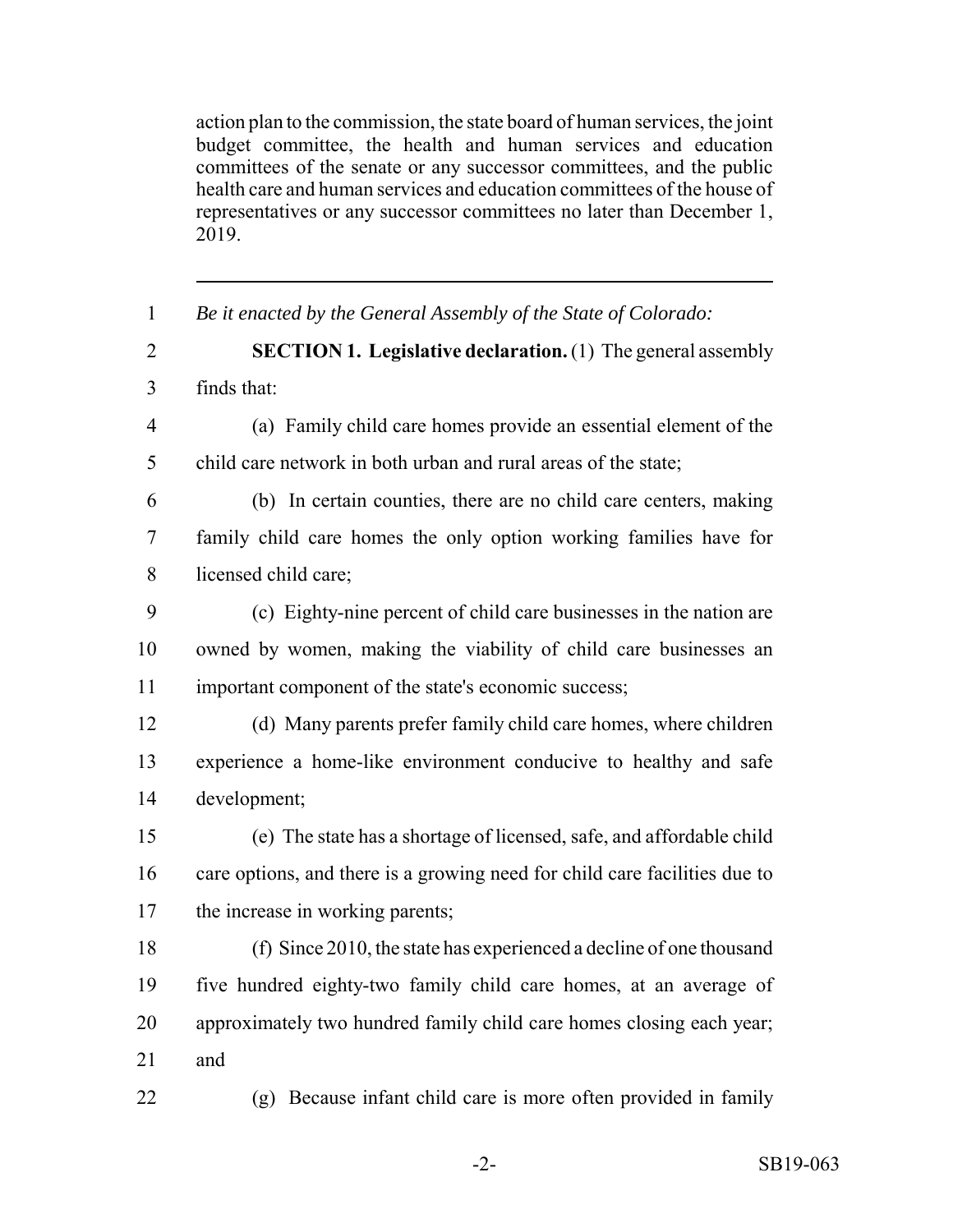child care homes than in child care centers, the decline of family child care homes has resulted in over seven thousand three hundred fewer infant slots in the state in 2018 than in 2010.

 (2) The general assembly declares, therefore, that it is necessary that the state department, in consultation with the early childhood leadership commission, study the decline of family child care homes and available infant child care in the state to identify the reasons for these shortages and to recommend strategies for improving the recruitment and retention of family child care homes and available infant child care throughout the state.

 **SECTION 2.** In Colorado Revised Statutes, **add** part 2 to article 6.2 of title 26 as follows:

PART 2

- INFANT AND FAMILY CHILD CARE
- 15 STRATEGIC ACTION PLAN

 **26-6.2-201. Family child care homes strategic action plan - creation - definitions.** (1) THE STATE DEPARTMENT AND THE COMMISSION SHALL CREATE A STRATEGIC ACTION PLAN TO ADDRESS THE DECLINE OF FAMILY CHILD CARE HOMES AND AVAILABLE INFANT CHILD CARE THROUGHOUT THE STATE.

 (2) AS USED IN THIS PART 2, UNLESS THE CONTEXT OTHERWISE REQUIRES:

 (a) "CHILD CARE CENTER" HAS THE SAME MEANING AS SET FORTH 24 IN SECTION 26-6-102 (5).

 (b) "FAMILY CHILD CARE HOME" HAS THE SAME MEANING AS SET FORTH IN SECTION 26-6-102 (13).

**26-6.2-202. Strategic action plan - requirements.** (1) THE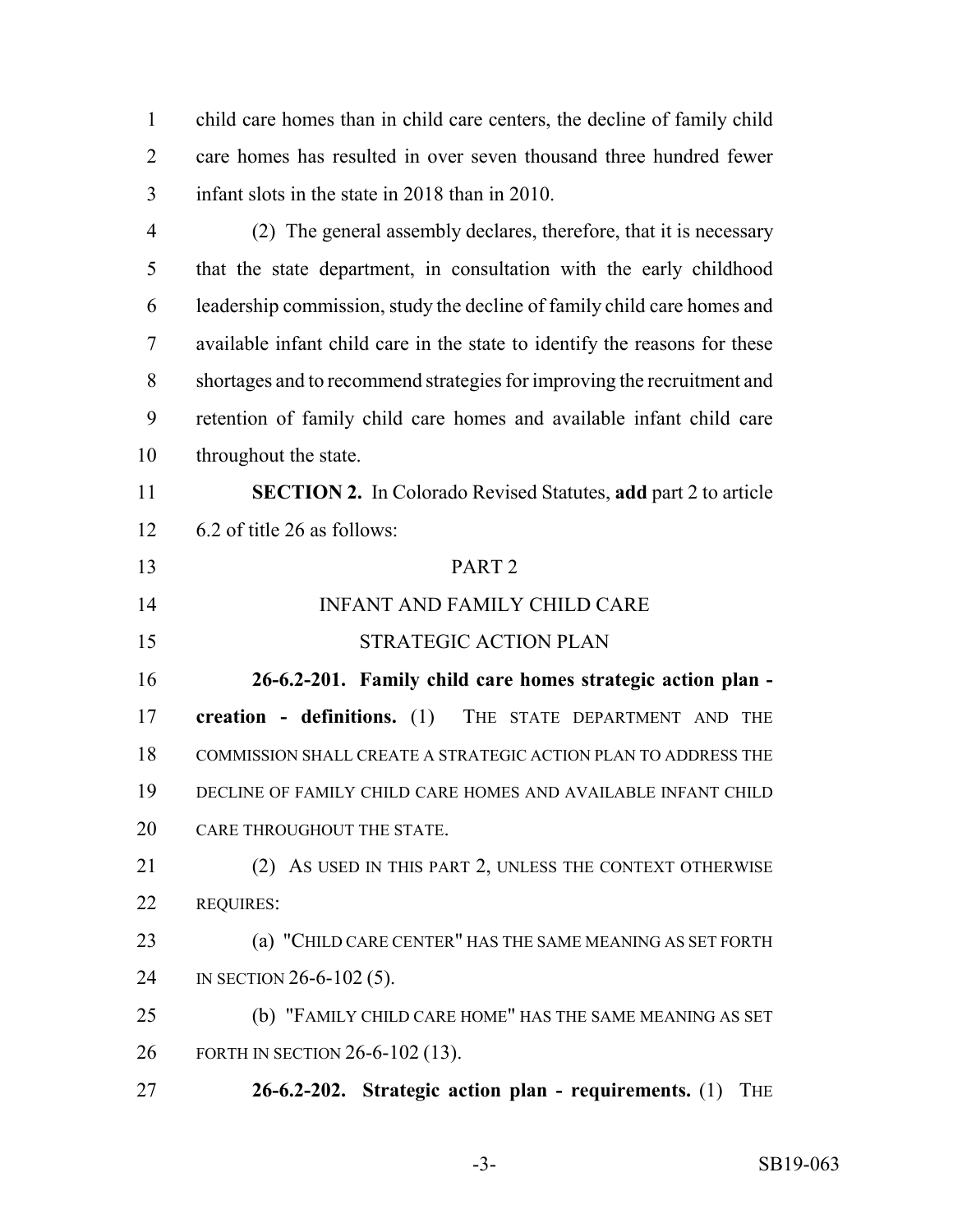1 STRATEGIC ACTION PLAN CREATED IN SECTION 26-6.2-201 MUST INCLUDE,

AT A MINIMUM:

 (a) STATE-SPECIFIC RESEARCH CONCERNING THE LACK OF LICENSED FAMILY CHILD CARE HOMES AND AVAILABLE LICENSED INFANT CHILD CARE AND THE EFFECT IT HAS ON FAMILIES AND INFANTS;

 (b) OBSTACLES TO OBTAINING AND RETAINING A FAMILY CHILD CARE HOME LICENSE AND RECOMMENDED STRATEGIES TO REDUCE THESE OBSTACLES;

 (c) RESEARCH REGARDING THE REASONS WHY PROVIDERS STOP OPERATING LICENSED FAMILY CHILD CARE HOMES AND RECOMMENDED 11 STRATEGIES TO ADDRESS THESE REASONS;

12 (d) RESEARCH REGARDING THE REASONS WHY LICENSED FAMILY CHILD CARE HOMES AND LICENSED CHILD CARE CENTERS DO NOT PROVIDE INFANT CHILD CARE AND RECOMMENDED STRATEGIES TO ADDRESS THESE REASONS;

 (e) INFORMATION CONCERNING STATE AND LOCAL BUILDING, ZONING, LAND USE, BUSINESS LICENSING, AND PROPERTY TAX LAWS OR POLICIES THAT CREATE POSITIVE OR NEGATIVE CONDITIONS FOR OPERATING LICENSED FAMILY CHILD CARE HOMES OR PROVIDING INFANT CHILD CARE, AND RECOMMENDED LAWS OR POLICIES FOR STATE AND LOCAL JURISDICTIONS THAT WOULD IMPROVE CONDITIONS FOR OPERATING 22 LICENSED FAMILY CHILD CARE HOMES OR PROVIDING INFANT CHILD CARE;

 (f) THE EXTENT TO WHICH STATE CHILD CARE LICENSING REQUIREMENTS, QUALITY IMPROVEMENT INITIATIVES, AND THE COLORADO CHILD CARE ASSISTANCE PROGRAM PROVIDE HEALTHY, SAFE, AND HIGH-QUALITY LICENSED CHILD CARE FACILITIES WHILE ALSO PROMOTING AVAILABLE AND AFFORDABLE FAMILY CHILD CARE HOMES AND INFANT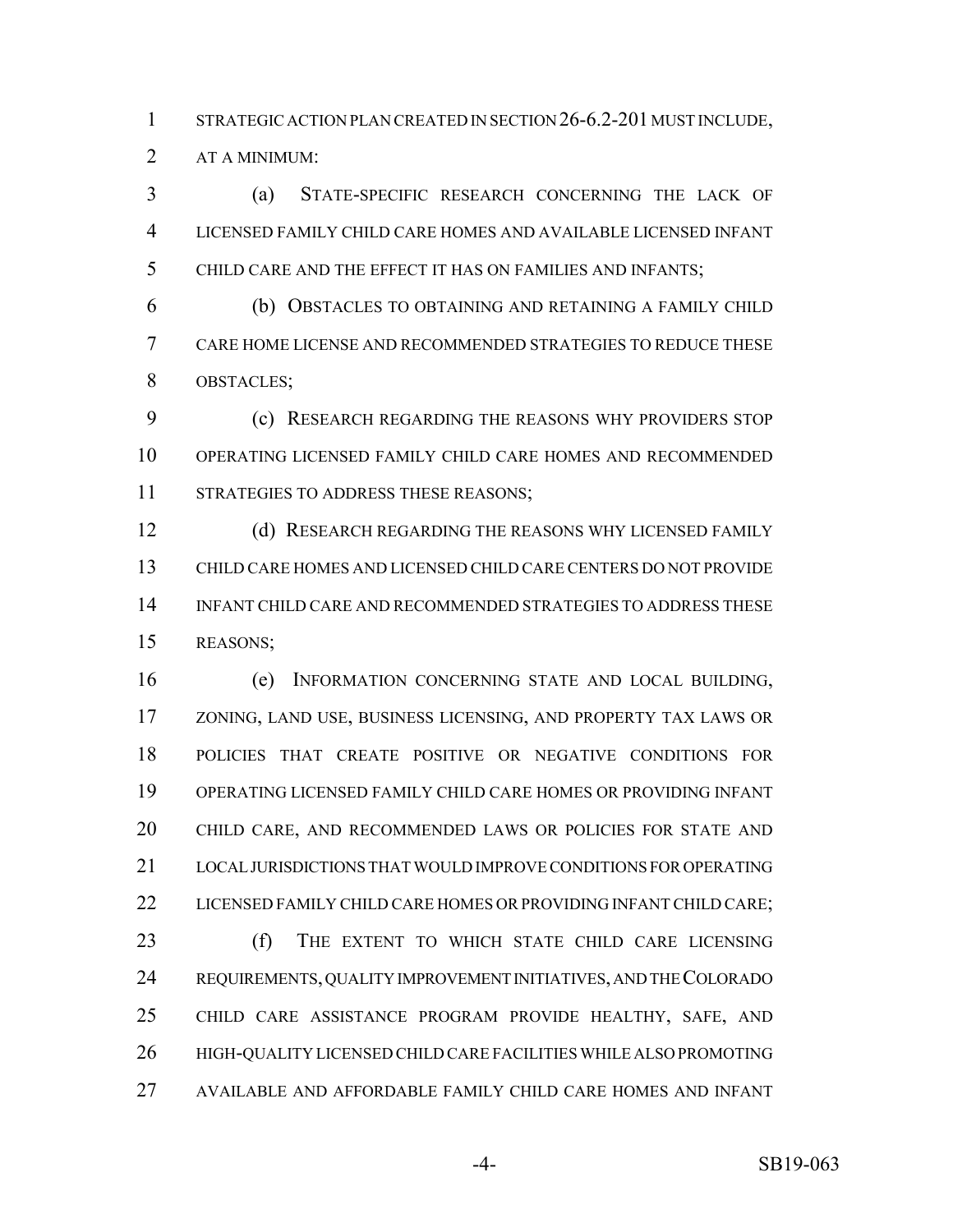CHILD CARE;

 (g) THE EXTENT TO WHICH PUBLIC INVESTMENTS IN CHILD CARE CREATE ADEQUATE INCENTIVES FOR OPERATING LICENSED FAMILY CHILD CARE HOMES OR PROVIDING INFANT CHILD CARE;

 (h) A LIST OF AVAILABLE FINANCIAL RESOURCES AND GAPS IN AVAILABLE RESOURCES, TRAINING, AND TECHNICAL ASSISTANCE THAT WOULD ASSIST POTENTIAL FAMILY CHILD CARE HOME PROVIDERS IN BECOMING LICENSED AND STAYING IN BUSINESS;

 (i) AN EXAMINATION OF AVAILABLE FINANCIAL RESOURCES, TRAINING, AND TECHNICAL ASSISTANCE THAT MAY BE AVAILABLE TO ASSIST POTENTIAL FAMILY CHILD CARE HOME PROVIDERS IN BECOMING 12 LICENSED AND STAYING IN BUSINESS;

 (j) THE ANTICIPATED COSTS ASSOCIATED WITH IMPLEMENTING THE 14 RECOMMENDATIONS IN THE STRATEGIC ACTION PLAN; AND

 (k) RECOMMENDATIONS THAT DO NOT REQUIRE ADDITIONAL RESOURCES.

 (2) THE STATE DEPARTMENT, IN PREPARING THE STRATEGIC ACTION PLAN, MUST CONSULT WITH, TO THE EXTENT PRACTICABLE:

 (a) FAMILY CHILD CARE HOME PROVIDERS AND ORGANIZATIONS REPRESENTING THEM;

21 (b) CHILD CARE CENTERS AND ORGANIZATIONS REPRESENTING THEM;

 (c) EARLY CHILDHOOD EDUCATORS AND ORGANIZATIONS REPRESENTING THEM;

25 (d) COUNTY DEPARTMENTS OF HUMAN OR SOCIAL SERVICES;

(e) COUNTIES AND MUNICIPALITIES;

(f) BUILDING, PLANNING, AND ZONING PROFESSIONALS AND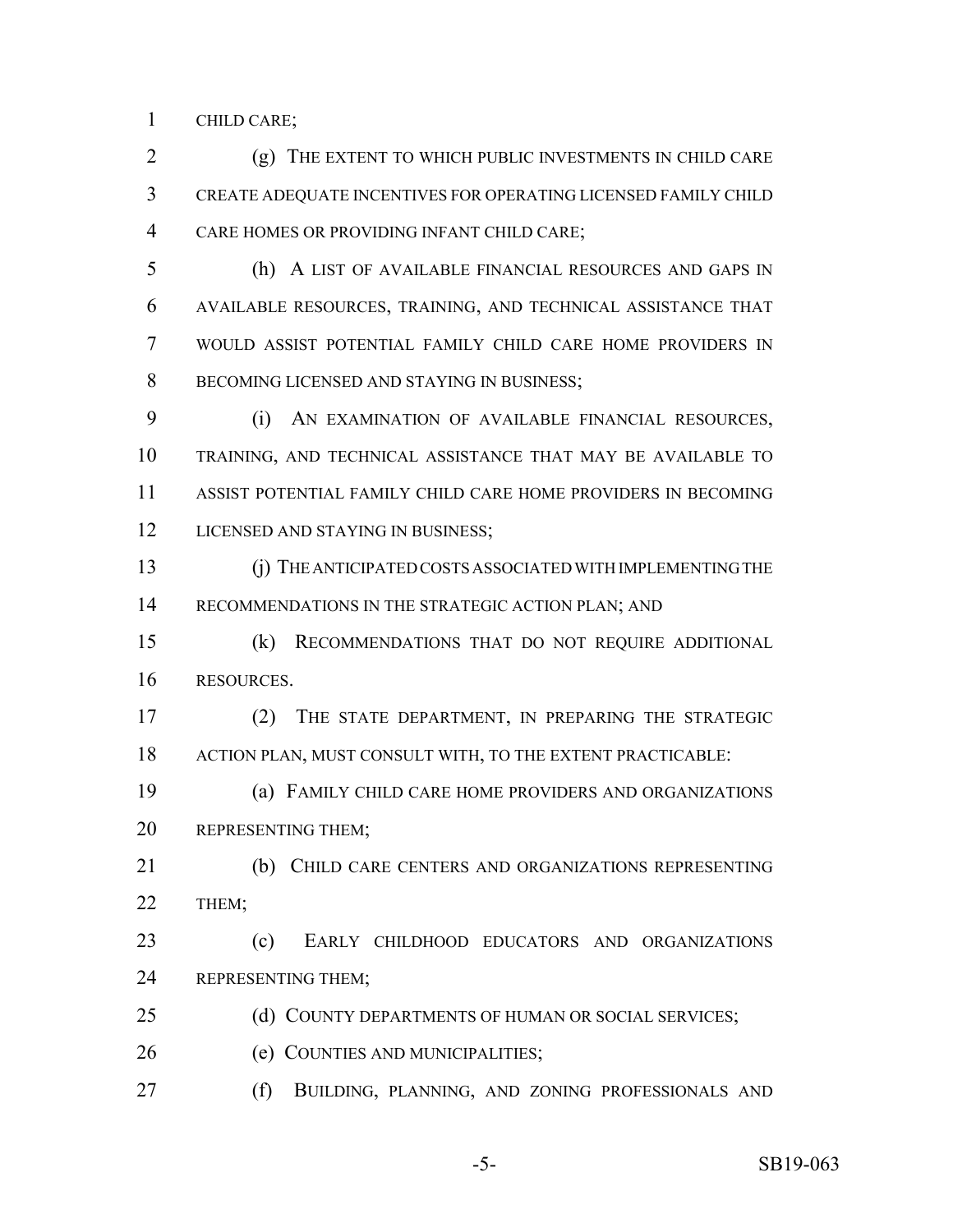ORGANIZATIONS REPRESENTING THEM;

 (g) EARLY CHILDHOOD COUNCILS AND ORGANIZATIONS REPRESENTING THEM;

(h) BUSINESS AND ECONOMIC DEVELOPMENT ORGANIZATIONS;

 (i) EARLY CHILDHOOD ADVOCACY AND POLICY ORGANIZATIONS AT THE STATE OR NATIONAL LEVEL WITH EXPERTISE ON STRATEGIES TO INCREASE AVAILABLE AND AFFORDABLE FAMILY CHILD CARE HOMES AND INFANT CHILD CARE;

 (j) PARENTS OF INFANTS AND ORGANIZATIONS THAT REPRESENT 10 THEM; AND

(k) ANY OTHER INTERESTED PERSONS OR ORGANIZATIONS.

 (3) TO THE EXTENT PRACTICABLE, THE STATE DEPARTMENT MUST IDENTIFY RECOMMENDATIONS THAT HAVE SUPPORT AMONG THE PARTIES LISTED IN SUBSECTION (2) OF THIS SECTION. THE STATE DEPARTMENT MUST INDICATE THE EXTENT OF SUPPORT FOR RECOMMENDATIONS AMONG THE PARTIES LISTED IN SUBSECTION (2) OF THIS SECTION WITHIN THE STRATEGIC ACTION PLAN.

 **26-6.2-203. Report.** ON OR BEFORE DECEMBER 1, 2019, THE STATE DEPARTMENT SHALL SUBMIT THE STRATEGIC ACTION PLAN TO THE COMMISSION, THE STATE BOARD OF HUMAN SERVICES, THE JOINT BUDGET COMMITTEE, THE HEALTH AND HUMAN SERVICES AND EDUCATION COMMITTEES OF THE SENATE OR ANY SUCCESSOR COMMITTEES, AND THE PUBLIC HEALTH CARE AND HUMAN SERVICES AND EDUCATION COMMITTEES OF THE HOUSE OF REPRESENTATIVES OR ANY SUCCESSOR COMMITTEES. THE STATE DEPARTMENT SHALL POST THE COMPLETED STRATEGIC ACTION PLAN ON THE STATE DEPARTMENT'S WEBSITE.

**26-6.2-204. Repeal of part.** THIS PART 2 IS REPEALED, EFFECTIVE